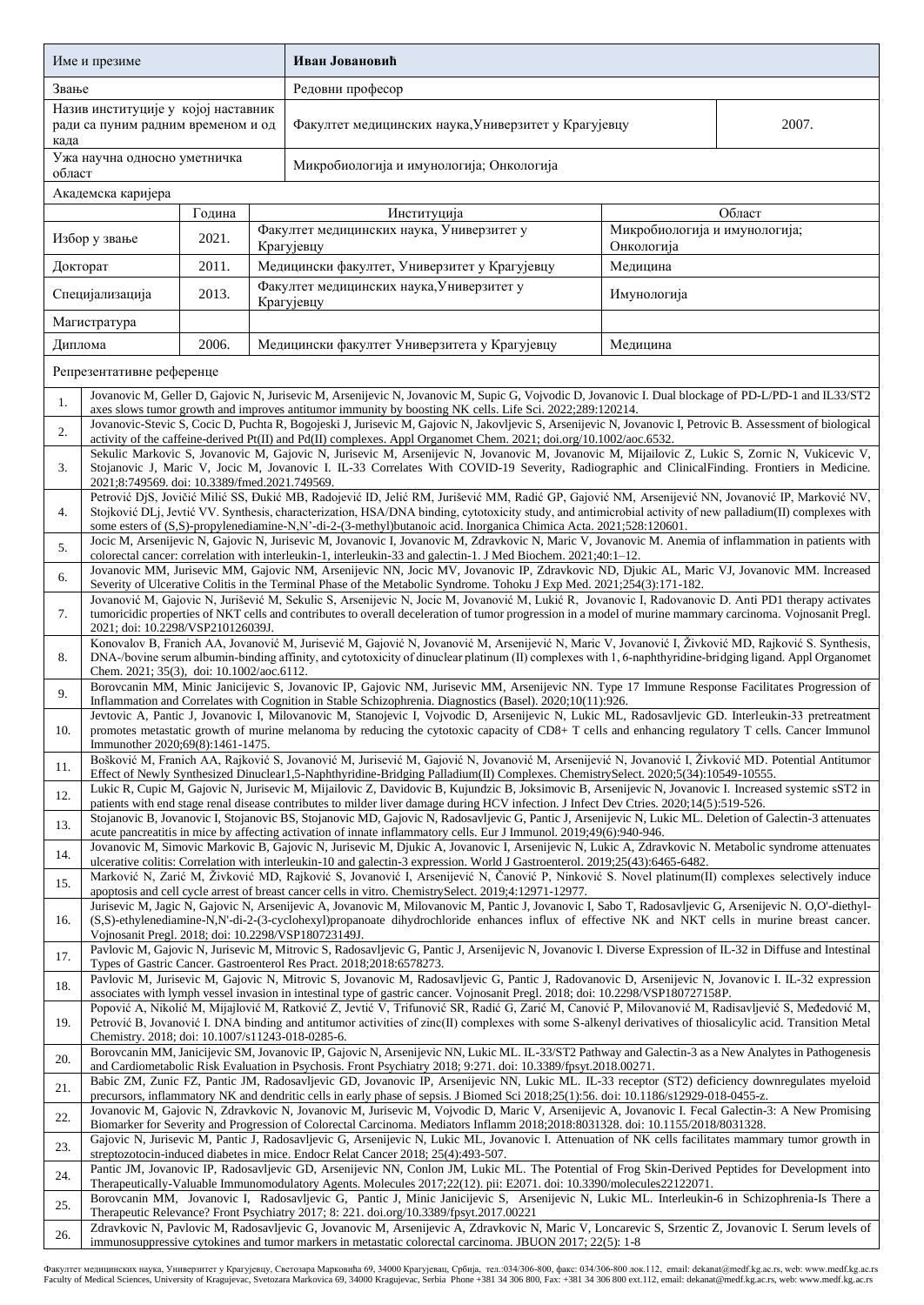| 27. | Pantic JM, Jovanovic IP, Radosavljevic GD, Gajovic NM, Arsenijevic NN, Conlon JM, Lukic ML. The frog skin host-defense peptide frenatin 2.1S enhances<br>recruitment, activation and tumoricidal capacity of NK cells. Peptides 2017; 93:44-50.                                                                                                                                |                                                                                                                   |                                                                                                                                                                                                                                                                                                                  |  |  |  |  |  |  |
|-----|--------------------------------------------------------------------------------------------------------------------------------------------------------------------------------------------------------------------------------------------------------------------------------------------------------------------------------------------------------------------------------|-------------------------------------------------------------------------------------------------------------------|------------------------------------------------------------------------------------------------------------------------------------------------------------------------------------------------------------------------------------------------------------------------------------------------------------------|--|--|--|--|--|--|
| 28. | Skuletic V, Radosavljevic GD, Pantic J, Simovic Markovic B, Jovanovic I, Jankovic N, Petrovic D, Jevtovic A, Dzodic R, Arsenijevic N. Angiogenic and                                                                                                                                                                                                                           |                                                                                                                   |                                                                                                                                                                                                                                                                                                                  |  |  |  |  |  |  |
| 29. | lymphangiogenic profiles in histological variants of papillary thyroid carcinoma. Pol Arch Intern Med 2017; 127 (6): 429-437<br>Lukic R, Gajovic N, Jovanovic I, Jurisevic M, Mijailovic Z, Maric V, Popovska Jovicic B, Arsenijevic N. Potential Hepatoprotective Role of Galectin-3 during                                                                                   |                                                                                                                   |                                                                                                                                                                                                                                                                                                                  |  |  |  |  |  |  |
| 30. | HCV Infection in End-Stage Renal Disease Patients. Disease Markers 2017; 2017: ID 6275987 doi:10.1155/2017/6275987<br>Simovic Markovic B, Jovanovic I, Volarevic V, Zdravkovic N, Jovanovic M, Zdravkovic N, Maric V, Arsenijevic N, Lukic ML. Potential inversely<br>immunomodulatory roles of Galectin-1 and Galectin-3 in ulcerative colitis. Wulfenia 2016; 23(9):188-205. |                                                                                                                   |                                                                                                                                                                                                                                                                                                                  |  |  |  |  |  |  |
| 31. | Petrovic S, Radosavljevic G.D, Pantic J, Jovanovic I, Jankovic N, Arsenijevic N. Circulating and tissue galectin-1 and galectin-3 in colorectal carcinoma:                                                                                                                                                                                                                     |                                                                                                                   |                                                                                                                                                                                                                                                                                                                  |  |  |  |  |  |  |
| 32. | association with clinicopathological parameters, serum CEA, IL-17 and IL23. J BUON 2016; 21(4):941-949<br>Milosavljevic MZ, Jovanovic IP, Pejnovic NN, Mitrovic SL, Arsenijevic NN, Simovic Markovic BJ, Lukic ML. Deletion of IL-33R attenuates VEGF                                                                                                                          |                                                                                                                   |                                                                                                                                                                                                                                                                                                                  |  |  |  |  |  |  |
| 33. | expression and enhances necrosis in mammary carcinoma. Oncotarget 2016; 7(14): 18106–18115.<br>Jovicic N, Jeftic I, Jovanovic I, Radosavljevic G, Arsenijevic N, Lukic ML, Pejnovic N. Differential Immunometabolic Phenotype in Th1 and Th2 Dominant<br>Mouse Strains in Response to High-Fat Feeding. PLoS One 2015;10(7):e0134089                                           |                                                                                                                   |                                                                                                                                                                                                                                                                                                                  |  |  |  |  |  |  |
| 34. |                                                                                                                                                                                                                                                                                                                                                                                | immunostimulatory phenotypes of mouse mononuclear cells. Peptides 2015;71:269-75.                                 | Pantic JM, Radosavljevic GD, Jovanovic IP, Arsenijevic NN, Conlon JM, Lukic ML. In vivo administration of the frog skin peptide frenatin 2.1S induces                                                                                                                                                            |  |  |  |  |  |  |
| 35. | marker in schizophrenia. Psychoneuroendocrinology 2015; 56:143-147.                                                                                                                                                                                                                                                                                                            |                                                                                                                   | Borovcanin M, Jovanovic I, Djukic Dejanovic S, Radosavljevic G, Arsenijevic N, Lukic ML. Increase systemic levels of IL-23 as a possible constitutive                                                                                                                                                            |  |  |  |  |  |  |
| 36. |                                                                                                                                                                                                                                                                                                                                                                                | in Experimentally Induced Periapical Lesions in Mice. J Endod 2015; 41(3):369-375.                                | Velickovic M, Pejnovic N, Mitrovic S, Radosavljevic G, Jovanovic I, Kanjevac T, Jovicic N, Lukic A. ST2 Deletion Increases Inflammatory Bone Destruction                                                                                                                                                         |  |  |  |  |  |  |
| 37. |                                                                                                                                                                                                                                                                                                                                                                                | D1, FGF3 and p21 Protein Expression in Laryngeal Squamous Cell Carcinoma. JBUON 2014; 19(4): 944-952              | I.P. Jovanovic, G.D. Radosavljevic, B.J. Simovic Markovic, S.P. Stojanovic, S.M. Stefanovic, N.N. Pejnovic, N.N. Arsenijevic. Clinical Significance of Cyclin                                                                                                                                                    |  |  |  |  |  |  |
| 38. |                                                                                                                                                                                                                                                                                                                                                                                | Immunomodulatory Role of VEGF in Ulcerative Colitis and Colorectal Carcinoma. Int J Med Sci 2014; 11(9): 936-947. | N.D. Zdravkovic, I.P. Jovanovic, G.D. Radosavljevic, A.N. Arsenijevic, N.D. Zdravkovic, S.Lj. Mitrovic, N.N. Arsenijevic. Potential Dual                                                                                                                                                                         |  |  |  |  |  |  |
| 39. |                                                                                                                                                                                                                                                                                                                                                                                |                                                                                                                   | Jovanovic I, Pejnovic N, Radosavljevic G, Pantic J, Milovanovic M, Arsenijevic N, Lukic M. Interleukin-33/ST2 Axis Promotes Breast Cancer Growth and<br>Metastases by Facilitating Intratumoural Accumulation of Immunosuppressive and Innate Lymphoid Cells. Int J Cancer 2014; 134(7):1669-1682.               |  |  |  |  |  |  |
| 40. |                                                                                                                                                                                                                                                                                                                                                                                |                                                                                                                   | Mechkarska M, Prajeep M, Radosavljevic GD, Jovanovic IP, Baloushi AA, Sonnevend A, Lukic ML, Conlon JM. An analog of the host-defense peptide<br>hymenochirin-1B with potent broad-spectrum activity against multidrug-resistant bacteria and immunomodulatory properties. Peptides 2013; 50:153-159.            |  |  |  |  |  |  |
| 41. |                                                                                                                                                                                                                                                                                                                                                                                | in schizophrenia: attenuation of the type-2 inflammatory response. Schizophrenia Research 2013;147(1):103-109.    | Borovcanin M, Jovanovic I, Radosavljevic G, Djukic-Dejanovic S, Stefanovic V, Arsenijevic N, Lukic ML. Antipsychotics can modulate the cytokine profile                                                                                                                                                          |  |  |  |  |  |  |
| 42. | Celok Lek 2013;141(3-4):262-267                                                                                                                                                                                                                                                                                                                                                |                                                                                                                   | Radosavljević G.D, Jovanović I.P, Kanjevac T.V, Arsenijević N.N. The role of regulatory T cells in modulation of anti-tumor immune response. Srp Arh                                                                                                                                                             |  |  |  |  |  |  |
| 43. | Pejnovic N, Pantic J, Jovanovic I, Radosavljevic G, Milovanovic M, Nikolic I, Zdravkovic N, Djukic A, Arsenijevic N, Lukic M. Galectin-3 Deficiency<br>Accelerates High-Fat Diet Induced Obesity and Amplifies Inflammation in Adipose Tissue and Pancreatic Islets. Diabetes 2013;62(6):1932-1944.                                                                            |                                                                                                                   |                                                                                                                                                                                                                                                                                                                  |  |  |  |  |  |  |
| 44. | S. Attoub, M. Mechkarska, A. Sonnevend, G. Radosavljevic, I. Jovanovic, M.L. Lukic, J. M. Conlon. Esculentin-2CHa: a host-defense peptide with differential<br>cytotoxicity against bacteria, erythrocytes and tumor cells. Peptides 2013;39:95-102.                                                                                                                           |                                                                                                                   |                                                                                                                                                                                                                                                                                                                  |  |  |  |  |  |  |
| 45. | Borovcanin M, Jovanovic I, Radosavljevic G, Djukic Dejanovic S, Bankovic D, Arsenijevic N, Lukic M.L. Elevated serum level of type-2 cytokine and low<br>IL-17 in psychotic episodes. Journal of Psychiatric Research 2012; 46(11):1421-1426.                                                                                                                                  |                                                                                                                   |                                                                                                                                                                                                                                                                                                                  |  |  |  |  |  |  |
| 46. | Milovanovic M, Volarevic V, Ljujic B, Radosavljevic G, Jovanovic I, Arsenijevic N, Lukic ML. Deletion of IL-33R (ST2) Abrogates Resistance to EAE in<br>BALB/C Miceby Enhancing Polarization of APC to Inflammatory Phenotype. Plos ONE 2012;7(9):e45225.                                                                                                                      |                                                                                                                   |                                                                                                                                                                                                                                                                                                                  |  |  |  |  |  |  |
| 47. | Radosavljevic G, Volarevic V, Jovanovic I, Milovanovic M, Pejnovic N, Arsenijevic N, Hsu D.K, Lukic M.L. The roles of Galectin-3 in autoimmunity and<br>tumor progression. Immunol Res $2012$ ; $52(1-2)$ :100-110.                                                                                                                                                            |                                                                                                                   |                                                                                                                                                                                                                                                                                                                  |  |  |  |  |  |  |
| 48. | Milovanovic M, Volarevic V, Radosavljevic G, Jovanovic I, Pejnovic N, Arsenijevic N, Lukic M.L. IL-33/ST2 axis in inflammation and immunopathology.<br>Immunol Res 2012; 52(1-2):89-99.                                                                                                                                                                                        |                                                                                                                   |                                                                                                                                                                                                                                                                                                                  |  |  |  |  |  |  |
| 49. | Pavlović S, Zdravković N, Radosavljević G, Arsenijević N, Lukić ML, Jovanović I. Interleukin-33/ST2: a new signaling pathway in immunity and<br>immunopathology. Vojnosanit Pregl 2012; 69(1): 69-77.<br>Jovanovic I.P, Pejnovic N.N, Radosavljevic G.D, Arsenijevic N.N, Lukic M.L. IL-33/ST2 Axis in Innate and Acquired Immunity to Tumors.                                 |                                                                                                                   |                                                                                                                                                                                                                                                                                                                  |  |  |  |  |  |  |
| 50. | OncoImmunology 2012; 1(2):229-231.                                                                                                                                                                                                                                                                                                                                             |                                                                                                                   |                                                                                                                                                                                                                                                                                                                  |  |  |  |  |  |  |
| 51. |                                                                                                                                                                                                                                                                                                                                                                                | Acquired Immunity to Murine Mammary Carcinoma. Eur J Immunol 2011; 41(7):1902-1912.                               | Jovanovic I, Radosavljevic G, Mitrovic M, Lisnic Juranic V, McKenzie ANJ, Arsenijevic N, Jonjic S. and Lukic ML. ST2 Deletion Enhances Innate and<br>Radosavljevic G, Jovanovic I, Majstorovic I, Mitrovic M, Juranic Lisnic V, Arsenijevic N, Jonjic S, Lukic ML. Deletion of Galectin-3 in the host attenuates |  |  |  |  |  |  |
| 52. |                                                                                                                                                                                                                                                                                                                                                                                |                                                                                                                   | metastasis of murine melanoma by modulating tumor adhesion and NK cell activity. Clin Exp Metastasis 2011; 28(5):451-462.                                                                                                                                                                                        |  |  |  |  |  |  |
| 53. | Ravić-Nikolić A, Radosavljević G, Jovanović I, Zdravković N, Mitrović S, Pavlović S, Arsenijević N. Systemic photochemotherapy decrease expression of<br>IFN- $\gamma$ , IL-12p40 and IL-23p19 in psoriatic plaque. Eur J Dermatol 2011; 21(1):53-57                                                                                                                           |                                                                                                                   |                                                                                                                                                                                                                                                                                                                  |  |  |  |  |  |  |
| 54. | Ljujic B, Radosavljevic G, Jovanovic I, Pavlovic S, Zdravkovic N, Milovanovic M, Acimovic Lj, Knezevic M, Bankovic D, Zdravkovic D, Arsenijevic N.<br>Elevated serum level of IL-23 correlates with expression of VEGF in human colorectal carcinoma. Archives of Medical Research 2010; Archives of Medical                                                                   |                                                                                                                   |                                                                                                                                                                                                                                                                                                                  |  |  |  |  |  |  |
| 55. | Research 2010; 41:182-189.<br>Radosavljevic G, Ljujic B, Jovanovic I, Srzentic Z, Pavlovic S, Zdravkovic N, Milovanovic M, Bankovic D, Knezevic M, Acimovic LJ, Arsenijevic N.<br>Interleukin-17 may be a valuable serum tumour marker in patients with colorectal carcinoma. Neoplasma 2010; 57(2):135-144.                                                                   |                                                                                                                   |                                                                                                                                                                                                                                                                                                                  |  |  |  |  |  |  |
| 56. | Djurdjevic P, Zelen I, Ristic P, Jovanovic I, Jakovljevic V, Baskic D, Popovic S and Arsenijevic N. Oxidative stress accelerate spontaneous apoptosis of B-<br>chronic lymphocytic leukemia lymphocytes. J BUON 2009;14(2):281-287.                                                                                                                                            |                                                                                                                   |                                                                                                                                                                                                                                                                                                                  |  |  |  |  |  |  |
| 57. | Maric V, Jovanovic M, Zdravkovic N, Jovanovic M, Gajovic N, Jurisevic M, Jovanovic M, Jovanovic I. Increased IL-33 and IL-17 in colorectal carcinoma<br>patients with severe disease. Ser J Exp Clin Res. 2018. doi:10.2478/sjecr-2018-0034.                                                                                                                                   |                                                                                                                   |                                                                                                                                                                                                                                                                                                                  |  |  |  |  |  |  |
| 58. | Jovanovic M, Gajovic N, Lukic ML, Popovic A, Jovanovic I. Synergism of PDL/PD1 and IL33/ST2 axis in tumor immunology. Ser J Exp Clin Res. 2018.<br>doi:10.2478/sjecr-2018-0033.                                                                                                                                                                                                |                                                                                                                   |                                                                                                                                                                                                                                                                                                                  |  |  |  |  |  |  |
| 59. | Pantic JM, Pejnovic NN, Radosavljevic GD, Jovanovic IP, Djukic ALJ, Arsenijevic NN, Lukic ML. Lack of ST2 enhances high-fat diet-induced visceral<br>adiposity and inflammation in BALB/c mice. Serb J Exp Clin Res 2013; 14 (4): 155-160.                                                                                                                                     |                                                                                                                   |                                                                                                                                                                                                                                                                                                                  |  |  |  |  |  |  |
| 60. | Radosavljević G, Jovanović I, Martinova K, Živić D, Pejnović N, Arsenijević N, Lukić M.L. Decreased NK cell cytotoxicity and increased T regulatory cells<br>facilitate progression of metastatic murine melanoma. Serb J Exp Clin Res 2012; 13(3):85-92.                                                                                                                      |                                                                                                                   |                                                                                                                                                                                                                                                                                                                  |  |  |  |  |  |  |
| 61. | Jovanovic I, Radosavljevic G, Milovanovic M, Martinova K, Pejnovic N, Arsenijevic N, Lukic ML. Suppressed Innate Immune Response against Mammary<br>Carcinoma in BALB/C Mice. Ser J Exp Clin Res 2012; 13 (2): 55-61.                                                                                                                                                          |                                                                                                                   |                                                                                                                                                                                                                                                                                                                  |  |  |  |  |  |  |
| 62. | Radosavljevic G.D, Jovanovic I.P, Knezevic M.G, Zdravkovic N.S, Pavlovic S.M, Lukic M.L, Arsenijevic N.N. The role of Galectin-3 in tumour metastasis.<br>Moscow University Chemistry Bulletin 2010; 65(3):159-164.                                                                                                                                                            |                                                                                                                   |                                                                                                                                                                                                                                                                                                                  |  |  |  |  |  |  |
| 63. | Jovanović I, Radosavljević G, Pavlović S, Zdravković N, Martinova K, Knežević M, Živić D, Lukić ML, Arsenijević N. Th-17 cells as novel participant in<br>immunity to breast cancer. Serb J Exp Clin Res $2010$ ; $11(1)$ : 7-17.                                                                                                                                              |                                                                                                                   |                                                                                                                                                                                                                                                                                                                  |  |  |  |  |  |  |
| 64. | Pavlovic S, Zdravkovic N, Dimitrov J, Radosavljevic G, Jovanovic I, Djukic A, Arsenijevic N, Colic M., Vassilev T, Lukic M.L. Intravenous immunoglobulin<br>attenuates diabetes induction in mice. Serb J Exp Clin Res 2010; 11(2):59-65.                                                                                                                                      |                                                                                                                   |                                                                                                                                                                                                                                                                                                                  |  |  |  |  |  |  |
| 65. | Zdravković N, Pajović S, Radosavljević G, Zdravković D, Jovanović I, Popović S, Baskić D, Zdravković S. and Arsenijević N. Reducing the phagocytic<br>ability of monocytes in patients with multiple sclerosis Ser J Exp Clin Res 2008; 9(3):89-92.                                                                                                                            |                                                                                                                   |                                                                                                                                                                                                                                                                                                                  |  |  |  |  |  |  |
|     |                                                                                                                                                                                                                                                                                                                                                                                | Збирни подаци научне, односно уметничке и стручне активности наставника                                           |                                                                                                                                                                                                                                                                                                                  |  |  |  |  |  |  |
|     | Укупан број цитата                                                                                                                                                                                                                                                                                                                                                             | Science Citation Index,<br>Web of Science                                                                         |                                                                                                                                                                                                                                                                                                                  |  |  |  |  |  |  |

| Факултет медицинских наука, Универзитет у Крагујевцу, Светозара Марковића 69, 34000 Крагујевац, Србија, тел.:034/306-800, факс: 034/306-800 лок.112, email: dekanat@medf.kg.ac.rs, web: www.medf.kg.ac.rs         |  |  |  |  |  |  |
|-------------------------------------------------------------------------------------------------------------------------------------------------------------------------------------------------------------------|--|--|--|--|--|--|
| Faculty of Medical Sciences, University of Kragujevac, Svetozara Markovica 69, 34000 Kragujevac, Serbia Phone +381 34 306 800, Fax: +381 34 306 800 ext.112, email: dekanat@medf.kg.ac.rs, web: www.medf.kg.ac.rs |  |  |  |  |  |  |